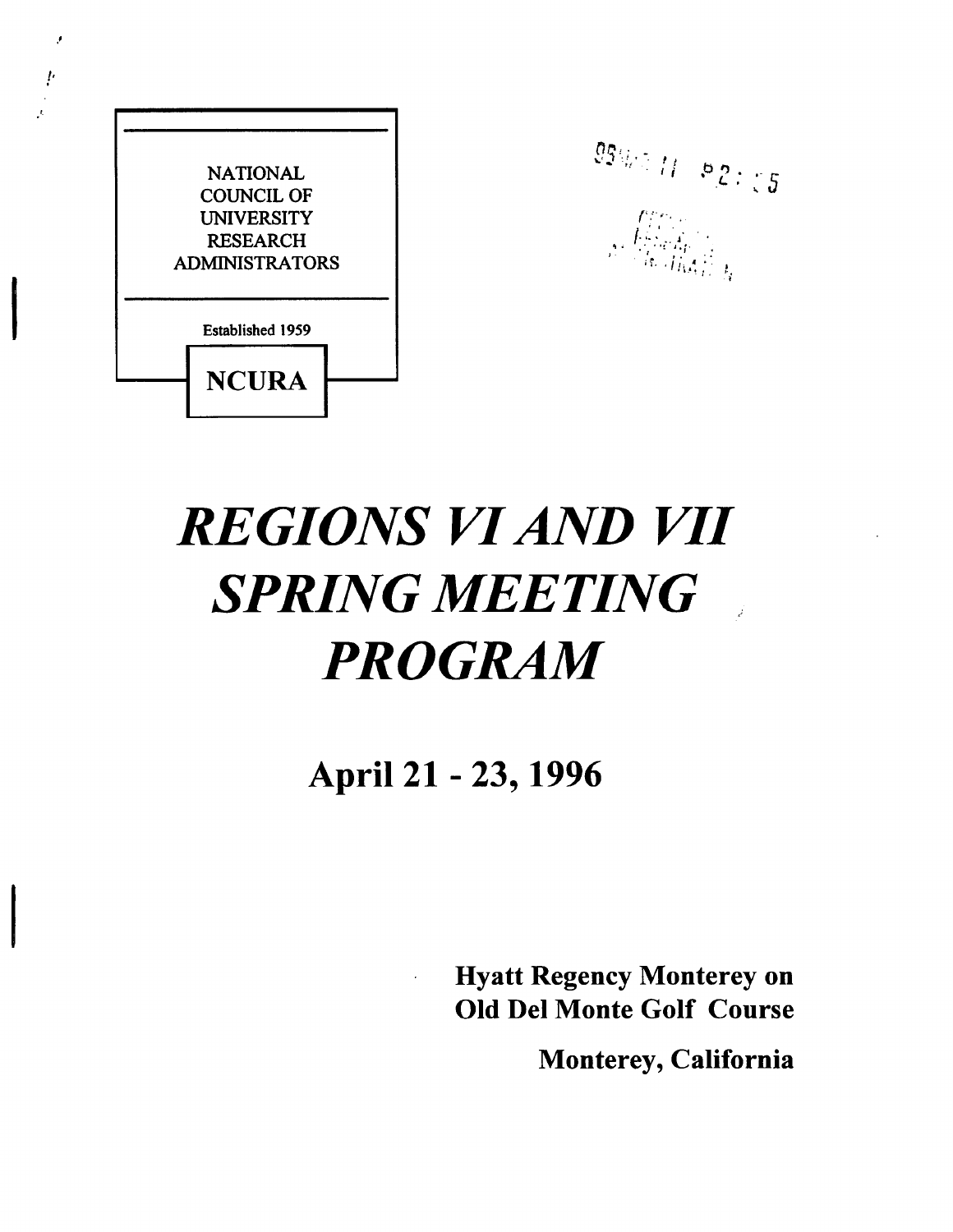# *FINAL MEETING SCHEDULE*

#### *Saturday, April 20*

#### **Organized Sporting Events -Golf, Tennis**

#### *Sunday, April 21*

#### **8:00 - 9:00 Workshop and Meeting Registration**

# 9:00 - 4:30 Workshop -Grant Proposal Development for the Reseazch Administrator: The Buck Starts and Stops Here This full day workshop will explore the processes of identifying potential funding sources, developing competitive proposals, identifying/creating your institution's winning edge, and communicating effectively about those elements with faculty and other grant developers. It will cover government and private funding sources and will analyze the critical elements of the full and "letter" proposals, including the funders' JARAN yardstick for right-sizing the budget. Tips on computer applications useful in proposal development will be discussed. At the conclusion of this workshop, participants are expected to be able to develop and diversify a good proposal idea, use a variety of methods for identifying potential funding sources, outline the essential components of competitive proposals, and understand and communicate several strategies for success in getting ready, in writing the proposal, and in prepazing for next time. Extensive handouts, worksheet exercises, computer demonstrations, e.g., surfing the Internet, and participants' insights will help create a truly interactive workshop. This workshop will be most useful for research administrators who have developed few, if any, winning grant proposals. **Howard M. Kaplan,** Director of Research, Georgia Southern University; **Rebecca Ryan,** Coordinator of Research, Projects, and Grants, Center for Rural Health and Research, Georgia Southern University.

- 4:00 6:00 **Meeting Registration**
- 5:00 6:30 **Hospitality Suite Open**
- 6:30 **Dinner Groups** -When you register, be sure to sign up for one of the many restaurants featured.
- 8:30 12:00 **Hospitality Suite Open**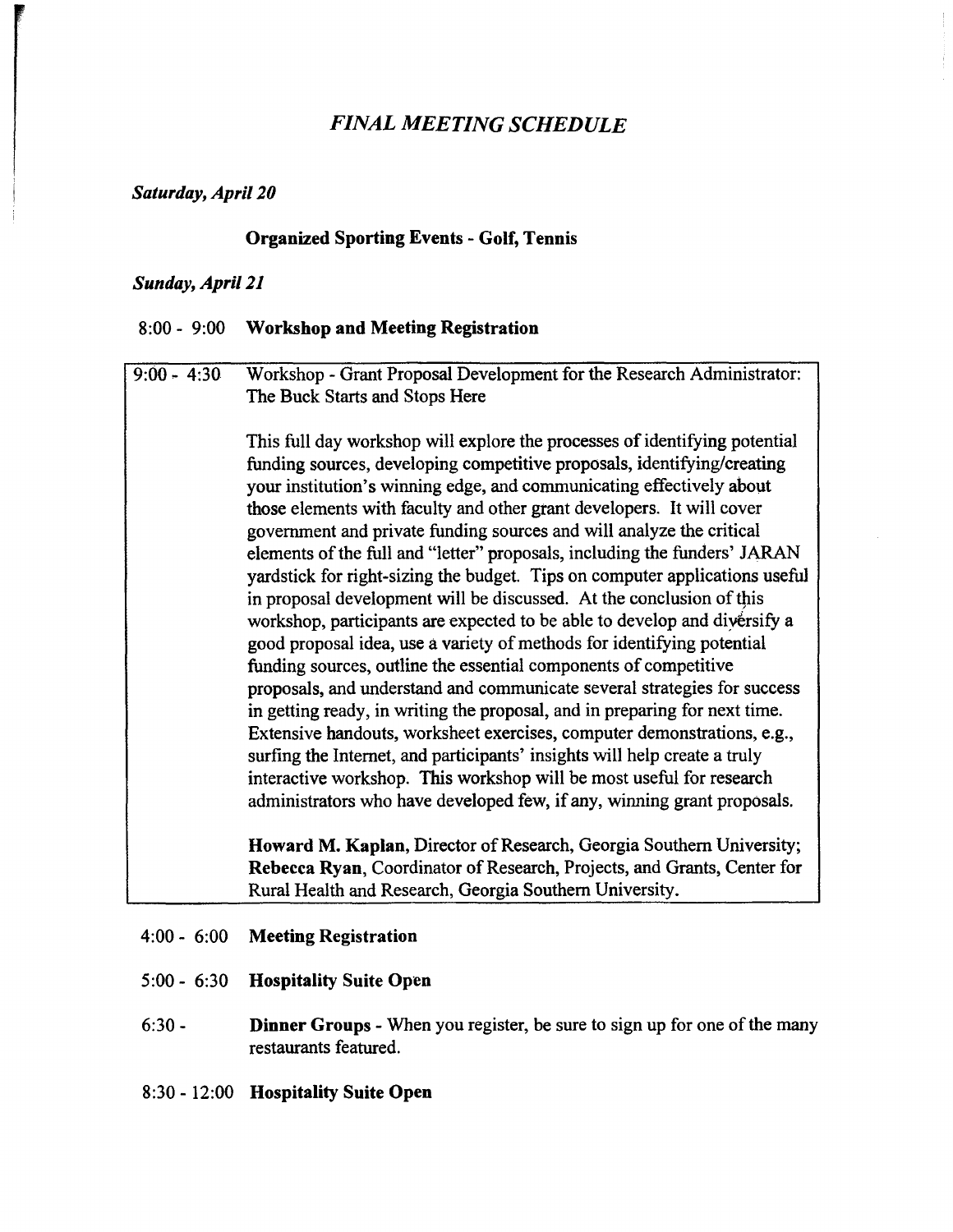#### *tl~anday, April 22*

- 8:00 9:00 Meeting Registration
- 8:00 9:00 Continental Breakfast

#### 9:00 - 10:15 Welcoming Remarks/Opening Session

Introduction: Jeff Knorr, Associate Chair for Research, Department of Electrical and Computer Engineering, Naval Postgraduate School.

"Building a New and Different Scientific Research Organization: the Monterey Bay Aquarium Research Institute and Its Relationship to the World of Ocean Science."

| Guest Speaker: | Peter G. Brewer, Ph.D.                   |
|----------------|------------------------------------------|
|                | <b>Executive Director</b>                |
|                | Monterey Bay Aquarium Research Institute |

The Monterey Bay Aquarium Research Institute {MBARI) was founded in 1987 by David Packard. Its mission is to achieve and maintain a position as a world center for advanced research and education in ocean science and technology through the development of better instruments, systems, procedures and methods for scientific research in the deep waters of the ocean. MBARI emphasizes the peer relationship between engineers and scientists as a basic principle of its operation.

MBARI has gained notable successes, and faced significant challenges. The need to build superlative ocean observing assets, including the world's most innovative research vessel and a sophisticated deep ocean remotely operated vehicle for advanced research, has placed enormous demands on engineers, straining the science-engineering partnership fundamental to MBARI. Creation and successful use of highly innovative tools for use in the outside world has involved crafting new relationships. The special relationship to the sister organization, the Monterey Bay Aquarium, is unique in highlighting public outreach and education to millions and is quite different from a "traditional" center for advanced research situated on an academic campus.

10:15 - 10:30 Break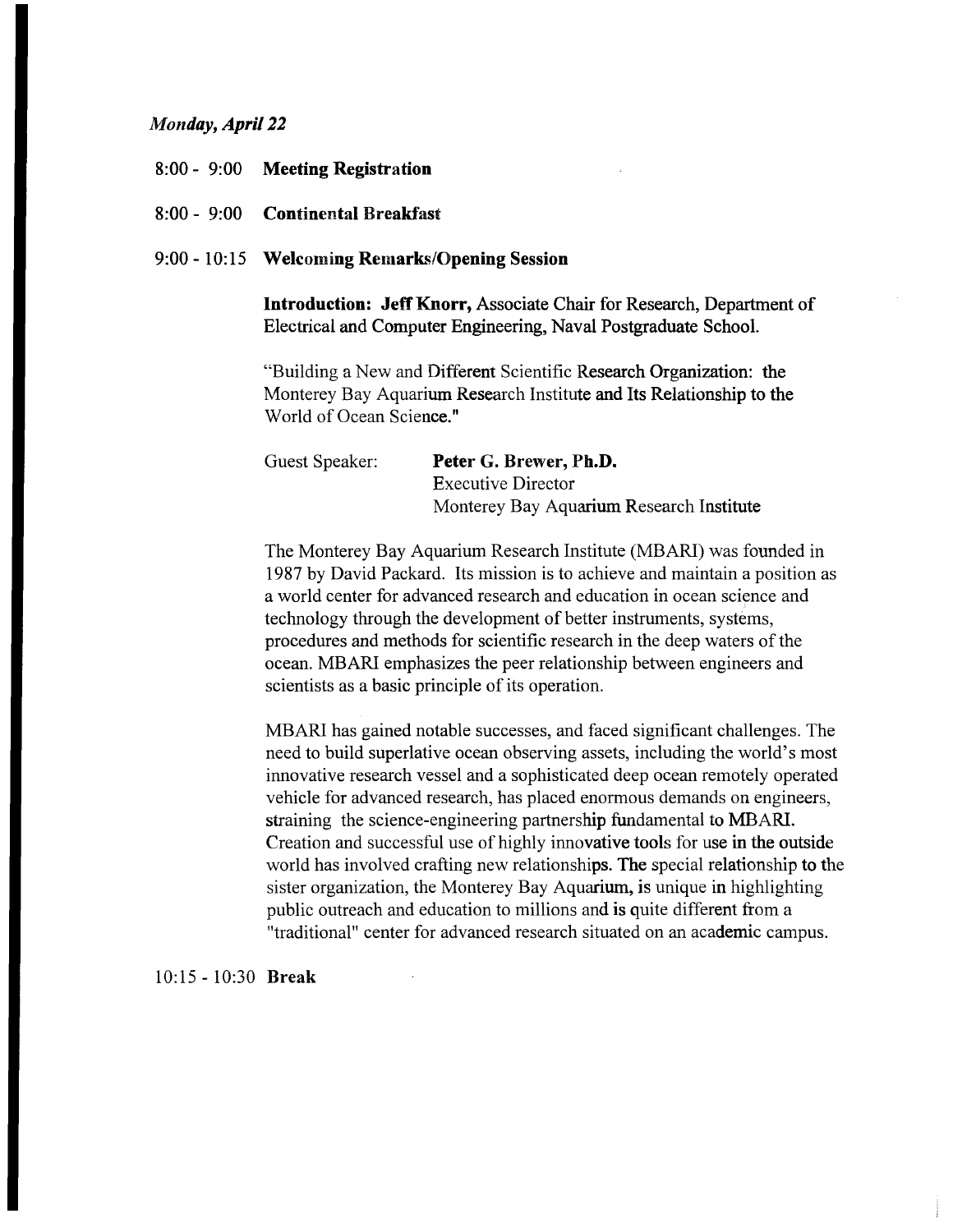#### *Monday, April ZZ*

# 10:30 - 11:45 Sesion #1. Business Practices: IRS and Audit Issues

The session will focus primarily on the IRS and potential effects on research institutions. Discussion topics will include Unrelated Business Income Tax CUBIT), tax obligations related to foreign scholars and students, and preparing for an IRS examination.

Dr. Ronald Smith, Controller, University of Arizona; Cynthia Fenwick, Controller, University of Washington; Brian Farmer, Compliance Officer, University of Idaho.

# Session #2. OPRR's Role in Human Subjects Compliance - The Basics & The Issues in Human Subjects Research

Federal regulations for the protection of human subjects have been unchanged for several years. Today these basic guidelines are being tested by some of the most widely-acclaimed research involving genetics testing, HIV, cancer drugs, and fetal tissue. Institutions engaged,in biomedical, behavioral and social research must have a written Assurance of Compliance outlining the institution's program of review and oversight aimed at protecting the rights and welfare of human subjects. This session will provide a brief overview of one institution's program for the protection of human subjects, and follow with a perspective from the federal agency responsible for oversight of compliance. Ample time will be allowed for questions.

Christina Hansen, Moderator, Director, Office of Research Administration, University of California, Irvine; F. William Dommel, Jr., J.D., Senior Policy Advisor to the Director, Office for Protection from Research Risks; Carey Conover, Coordinator, Pre-Award Services, Northern Arizona University.

#### Session #3. NIH Update

The NIH Update will include information on the latest NIH reinvention activities, the status of the revision of OMB Circular A-21, changes in NIH award documents such as the provision of total cost amounts for future year commitments, graduate student compensation on research grants, and the outlook for future NIH research funding.

Mary Whitehead, Chief Grants Management Officer, National Institute of Neurological Disorders and Stroke, National Institutes of Health.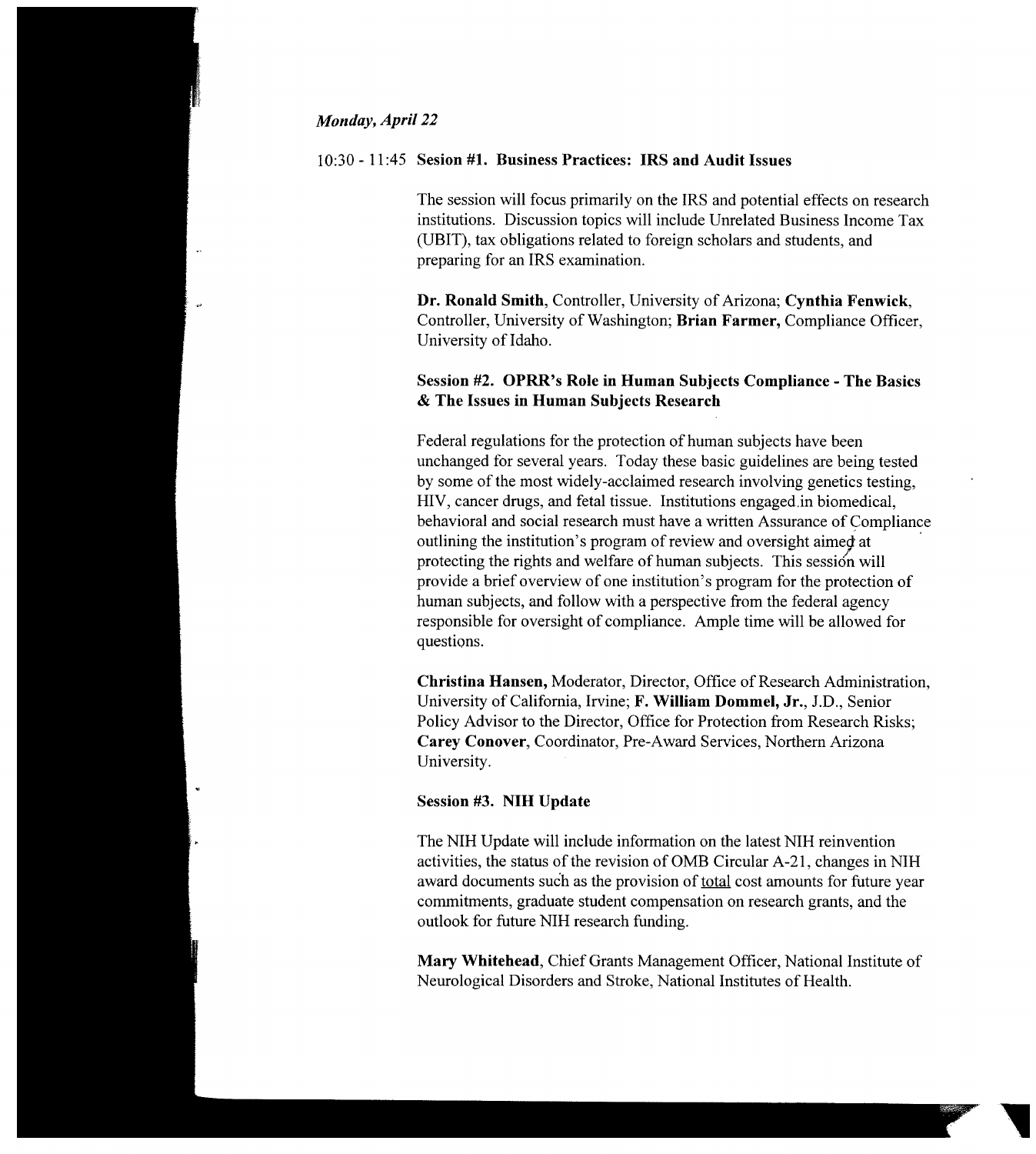# *Monday, April 22*

#### 12:00 - 1:15 **Luncheon**

Guest Speaker: **Kim Moreland, President, NCRUA** 

# 1:30 - 2:45 **Session #4. Cost Accounting Standards Board Requirements: Institution and Department Roles**

The roles, processes, and accountability will be discussed as well as the problems and solutions implemented by various universities and departments across the nation.

**Enrique Avendano,** Moderator, Assistant to the Dean, College of Health Professions, Northern Arizona University; **To be named** 

#### **Session #5. (Repeat of Session #3) NIH Update**

The NIH Update will include information on the latest NIH reinvention activities, the status of the revision of OMB Circular A-21, changes in NIH award documents such as the provision of total cost amounts for future year commitments, graduate student compensation on research grants; and the outlook for future NIH research funding.

**Mary Whitehead,** Chief Grants Management Officer, National Institute of Neurological Disorders and Stroke, National Institutes of Health.

#### **Session #6. NSF Update**

Changes at NSF will be highlighted along with a brief overview of the NSF budget and program areas of emphasis. Focus will be on recent grant policy changes and initiatives, "FastLane" and other electronic initiatives, and financial and other current issues. Topics such as special audit considerations and project monitoring will also be covered.

**Joanna Rom, Acting Division Director, Division of Grants & Agreements,** National Science Foundation; **Jean Feldman,** Deputy Head, Policy Office, Division of Contracts, Policy & Oversight, National Science Foundation.

#### 2:45 - 3:00 **Break**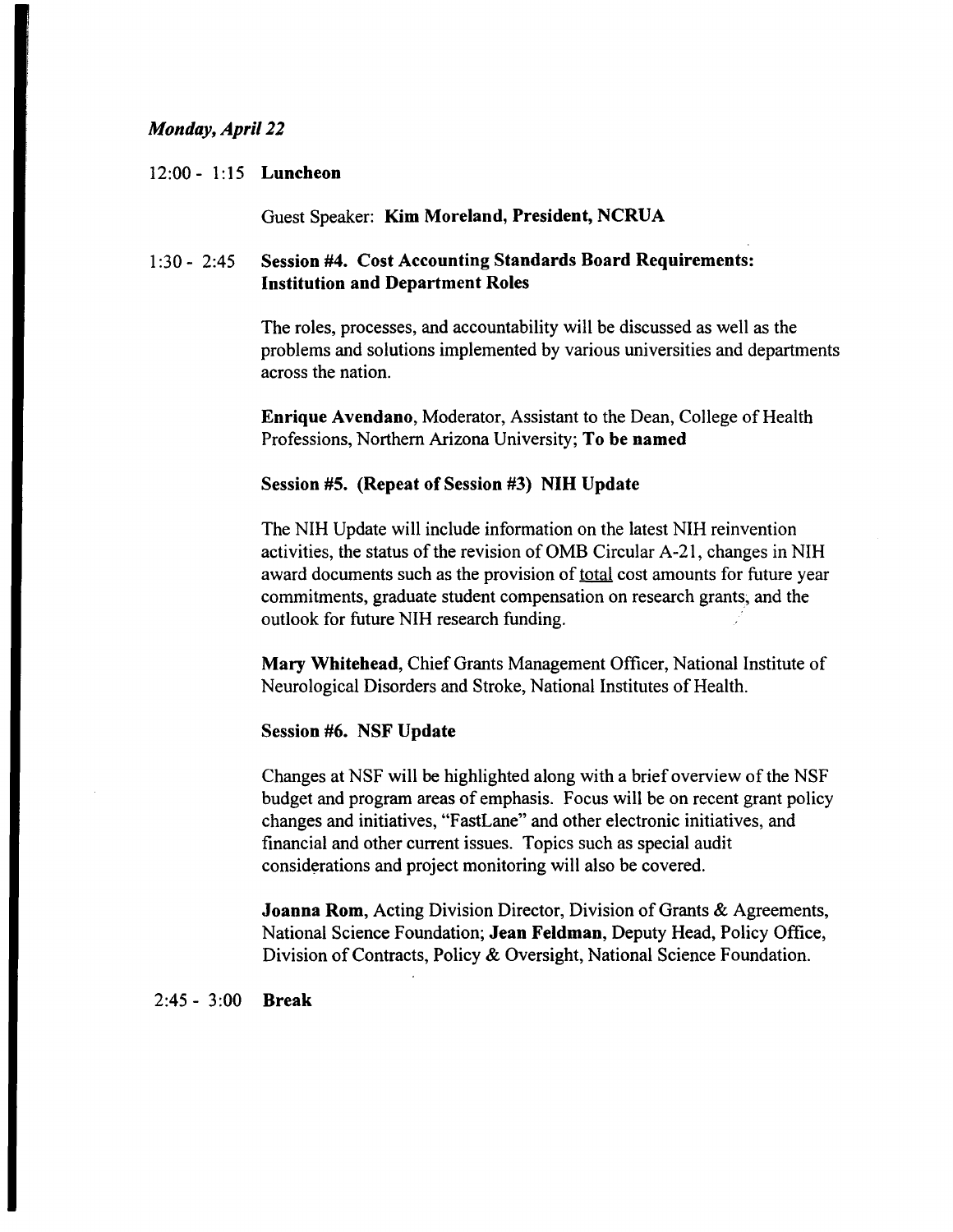# 3:00 - 4:15 Session #7. Perceptions of the Research Enterprise: Insights for Publicizing and Promoting the University's Mission

This session will consider how research is perceived within the current environment where undergraduate teaching is often judged to be of the greatest value. This session will also explore how these perceptions impact on research administration and what insights we can gain to more effectively communicate to our "publics" (i.e., regents, legislators, the Governor, Congressional delegations, parents, corporations, students and faculty) the value of the research enterprise to the public good.

Charles Geoffrion, Moderator, Associate Vice President for Research, Research Integrity Officer & Director of Research Communications, University of Arizona; to be named.

#### Session #8. (Repeat of Session #6) NSF Update

Changes at NSF will be highlighted along with a brief overview of the NSF budget and program areas of emphasis. Focus will be on recent grant policy changes and initiatives, "FastLane" and other electronic initiatives, and , financial and other current issues. Topics such as special audit  $\frac{1}{x}$ considerations and project monitoring will also be covered.

Joanna Rom, Acting Division Director, Division of Grants & Agreements, National Science Foundation; Jean Feldman, Deputy Head, Policy Office, Division of Contracts, Policy & Oversight, National Science Foundation.

# Session #9. Coordinating and Presenting Grant and Contract **Workshops**

Information will be presented on the pros and cons of coordinating workshops on a regional basis with other institutions, implementing required faculty workshops, targeting workshops for departmental personnel, and helpful hints in coordinating and presenting successful workshops.

Mary E. Nunn, Sponsored Programs Officer, Oregon State University; Donald W. Allen, Director, Grant and Contract Services, University of Washington; Robert A. Lucas, Director, Institute for Scholarly Productivity.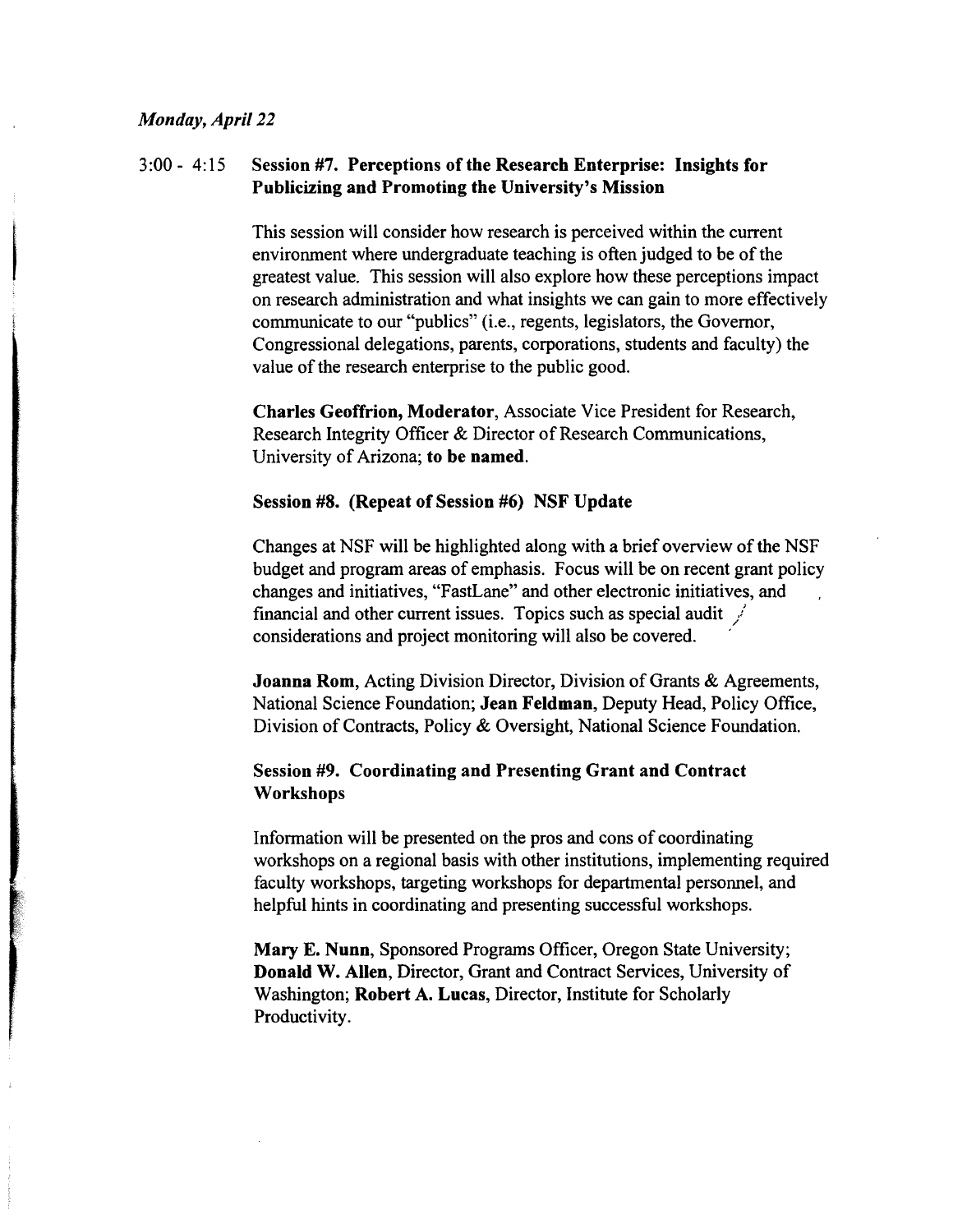# *Monday, April 22*

#### 3:00 - 4:15 Round Table Discussions

Registration for the discussion groups will be on a first-come, first-served basis. Registration will be at the main Registration Desk, Monday, April 22, from 8:00 - 9:00 a.m..

- 1. Career Development, Carol Quintana, Associate Director, Arts and Sciences Research Center, New Mexico State University
- 2. Oversight of Human Research, F. William Dommel, Jr., J.D., Senior Policy Advisor to the Director, Office for Protection from Research Risks; Carey Conover, Coordinator of Pre-Award Services, Northern Arizona University
- 3. General Business Practices, Brian Farmer, Compliance Officer, University of Idaho
- 4. Communication of Policies and Training, Ann George, Assistant Dean of Research and Compliance Support Officer, Stanford University.

### 6:30 Bus Transportation - Monterey Bay Aquarium

#### 7:00 - 10:30 Strolling Dinner - Monterey Bay Aquarium

Members and their guests will have a private strolling dinner in the newlyconstructed wing of the Monterey Bay Aquarium. This \$57 million facility opens March 2, *1996,* and offers a glimpse of the two largest and leastunderstood habitats on earth: the open ocean and the deep sea. The gallery includes ocean sunfish seven feet tall or more; blue and soupfin sharks; green sea turtles; California barracuda; pelagic stingrays with athree-foot wingspan; and other powerful open ocean schooling fish, like yellowfin tuna. Also, this wing showcases the largest exhibit of delicate jellyfish species in the United States, including comb jellies, purple-striped jellies, sea nettles and crystal jellies.

Registration includes the cost of admission into the Aquarium, dinner and non-alcoholic beverages, and round-trip transportation from the Hyatt. Guest tickets must be purchased in advance with the conference registration.

#### *Tuesday, Apri123*

#### 7:45 - 9:00 Breakfast Buffet & Regional Business Meetings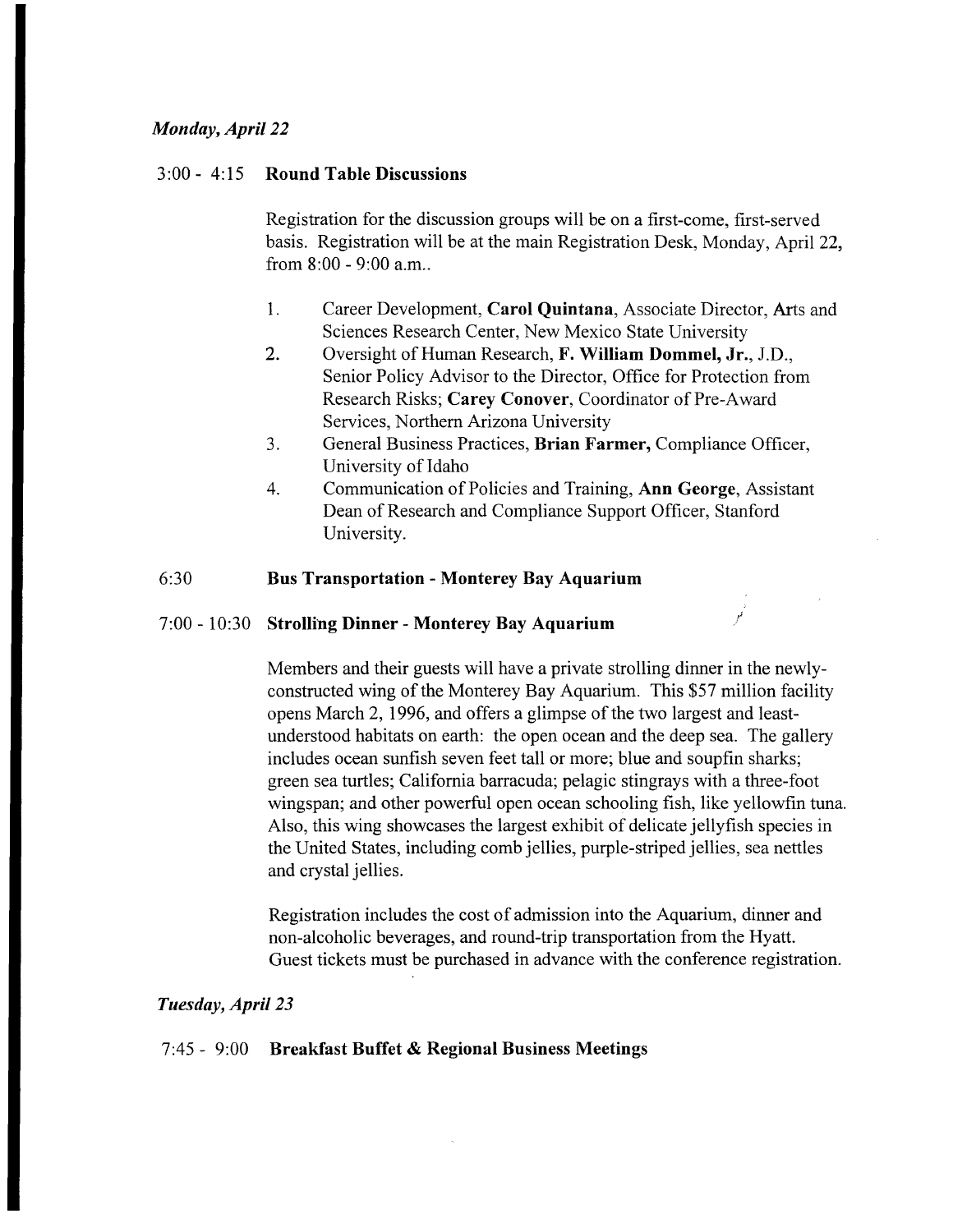#### *Tuesday, April 23*

# 9:15 - 14:34 **Session #10. From Here to ERAternity: The State of Federal Electronic Research Initiatives and How to Get There from Here**

This session will provide an update on the current status of federal electronic research initiatives, including NSF's FastLane, the DOE/NIH/DOD Electronic, Data Interchange Project (EDI), EDISON, the NIH 2271 Project, and FDP's recent involvement in electronic initiatives. In addition, there will be an overview of various issues and questions that may need to be considered, as well as sample approaches that might be taken to help get our institutions ready to handle electronic commerce in the near future.

**Pamela Webb,** Manager, Sponsored Projects, University of California, Santa Barbara.

# **Session #11. Update on Federal Regulations for Educational Institutions**

A revision to A-21 *Cost Principles for Educational Institutions is* scheduled for mid-March 1996; A-133 *Audits of Institutions of Higher Learning and Other Non-Profit Institutions* is scheduled to be revised this year; various agencies have been implementing the revised A-110 *Uniform Administrative Requirements for Grants and Agreements with Institutions of Higher Education, Hospitals, and Other Non-Profit Organizations.* This presentation will provide current information on the changes, background on the changes, and how these changes may impact your institution.

**CeCe Manoochehri,** Moderator, Manager, Federal Grant and Contract Accounting, California Institute of Technology; **Dr. Earl Freise,** Director of Sponsored Research, California Institute of Technology; **Mr. Robert Hartsfield,** Assistant Director/Assistant Controller of Federal Financial Activities, California Institute of Technology.

#### **Session #12. ONR Update**

The current organizational structure of ONR and the priority research areas of the Divisions will be reviewed. Currently approved research thrusts will also be surveyed. The goals and requirements of selected special purpose program, e.g. University Research Initiative (URI0 and education programs) will be presented. **ONR's** approach to announcing research interests, discussing preproposais, and evaluating proposals will be discussed.

**Dr. Donald E. Polk,** Director, Corporate Programs Division, Office of Naval Research.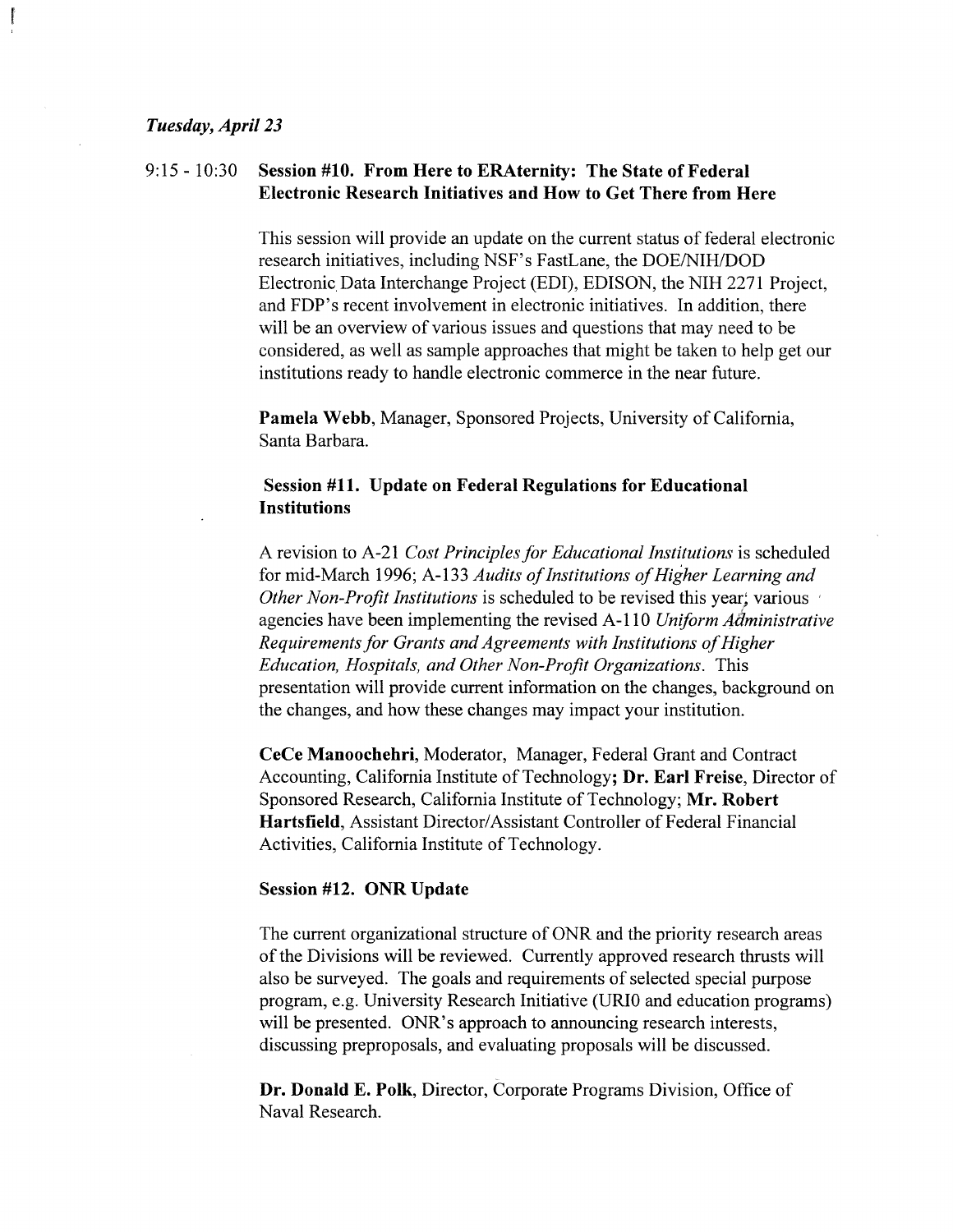#### *Tuesday, April 23*

#### 10:30 - 10:45 **Break**

# 10:45 - 12:00 **Session #13. New Rules for an Old Game {without Excedrin): Process Redesign and Techie Tools**

Panelists from the University of Montana, Stanford University, and UCLA will discuss "pain free" process redesign. Discussion will include implementing redesign and what it looks and feels like after implementation. Panelists will also discuss "techie tools" available to researchers and will provide a live electronic demonstration of these tools.

**Hal Gollos,** Moderator, Research Manager, Stanford University; **Judy Fredenberg,** Grants Development Coordinator, University of Montana; **Connie Hartnett,** Research Manager, Stanford University; **Erin Lindsay,**  Senior Administrative Analyst for Sponsored Research, University of California, Los Angeles.

#### **Session #14. Service/Recharge Centers -The Ten Commandments**

DHHS will be auditing more and more service/recharge centers. Do you know what they are looking for? Come learn the ten commandments of service/charge centers.

**CeCe Manoochehri,** Moderator, Manager, Federal Grant and Contract Accounting, California Institute of Technology; **Cary E. Thomas,** Director, Administration, University of Southern California, Information Sciences Institute.

# **Session #15. The Research Endeavor**--**Reflections on the Past; Predictions for the Future.**

Join past NCURA presidents from Regions VI and VII for an interactive discussion about research administration. What is the relationship of the research endeavor to the academic mission of our institutions and the nation's economy? Why does this connection increasingly need to be defined and defended? How will public perceptions, federal policies, reengineering efforts, and technology change the research administration profession? How can research offices reasonably meet both customer service and oversight roles? What career preparation and professional development opportunities will best prepare administrators for current and future responsibilities? Come ready to share your own questions and insights.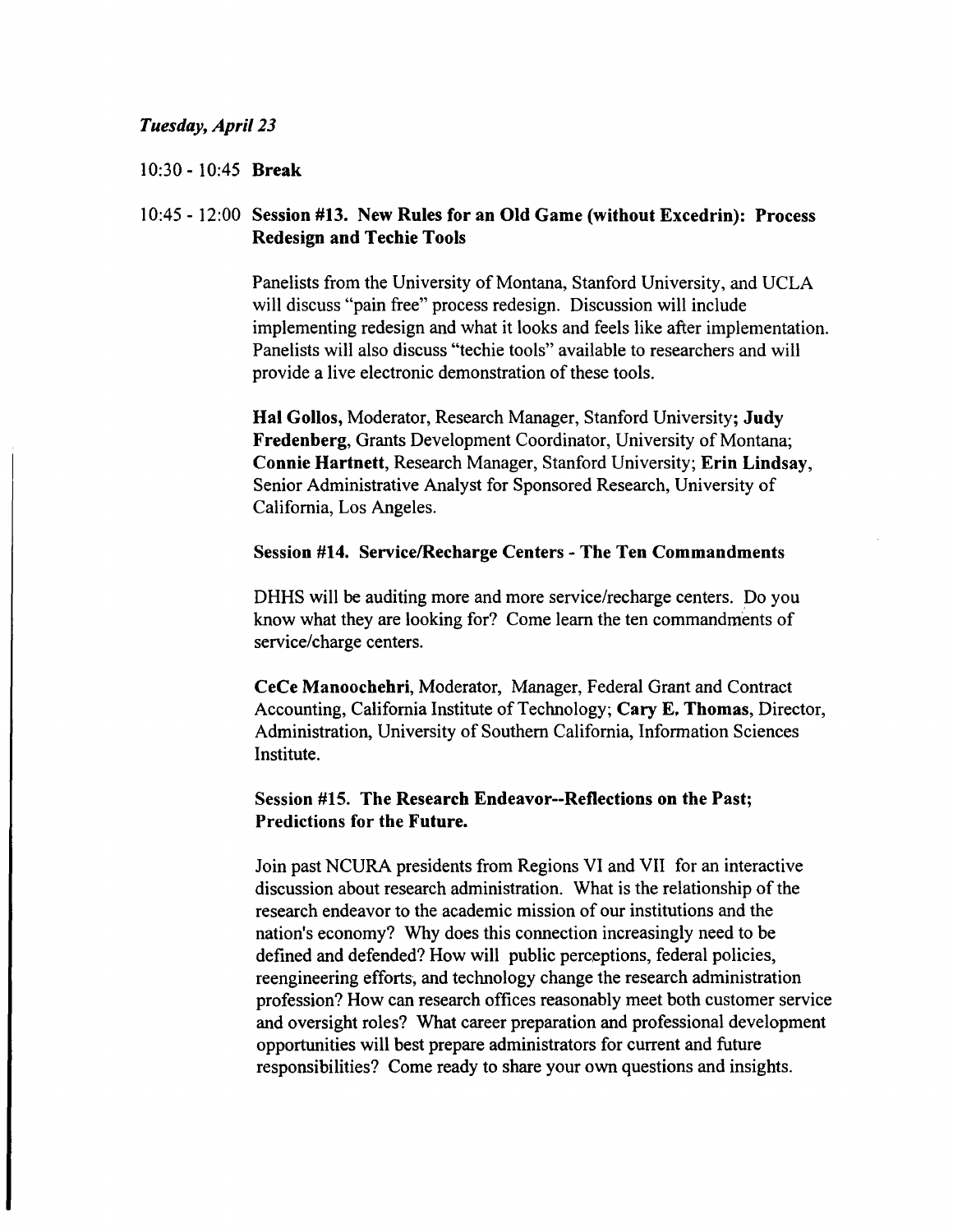#### *Tuesday, April 23*

Terry May, Moderator, Director of Research Administration, Northern Arizona; Dr. Earl Freise, Director of Sponsored Research, California Institute of Technology; Dr. Henry O. Hooper, Associate Provost for Research and Graduate Studies, Northern Arizona University; Richard P. Seligman, Director, Office of Contract and Grant Administration, University of California, Los Angeles.

## 12:00 Regular Meeting Adjourned

#### $12:15 - 1:15$  Lunch for Workshop Participants

# 1:30 - 4:30 Conflict of Interest in Sponsored Research: Implementing the New Federal Requirements

Colleges and universities that wish to accept grant awards from the National Science Foundation and the National Institutes of Health must now implement policies and procedures that address potential conflicts of interest on the part of investigators. This session will include a detailed review of the major requirements in both the NSF and NIH regulations. Who is required to make financial disclosure? What needs to be disclosed? How are disclosures to be reviewed? How can actual or potential conflict-of-interest situations be managed? The workshop will be conducted through a combination of lecture, discussion, and case study review. This workshop is intended for research administrators who are directly or indirectly involved in regulatory compliance issues. It is aimed at individuals who do not already have a thorough understanding of the NSF policy and NIH regulations concerning conflict of interest and at individuals who want to know more about issues that need to be addressed in implementing these new requirements.

Richard P. Seligman, Director, Office of Contract and Grant Administration, University of California, Los Angeles; Christina K. Hansen, Director, Office of Research Administration; University of California, Irvine.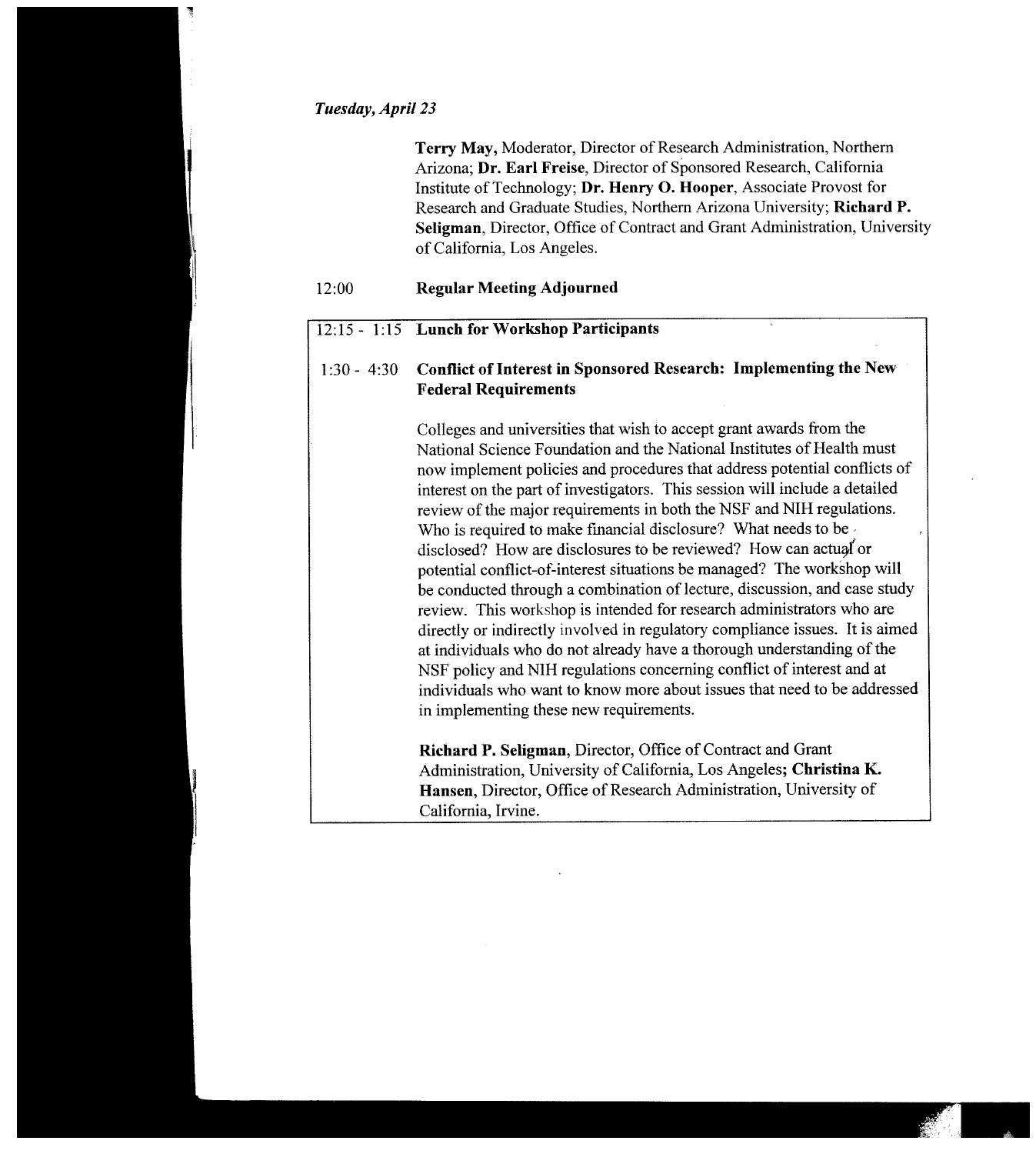# **NCURA REGIONS** VI **&VII MEETING** - **MONTEREY, CALIFORNIA, APRIL** 20-23, 1996

| Date                     | <b>Time</b>     | <b>Function/Session</b>                                                                                                     |  |
|--------------------------|-----------------|-----------------------------------------------------------------------------------------------------------------------------|--|
| Saturday, 4/20/96        |                 | <b>Organized Sporting Events - Golf, Tennis</b>                                                                             |  |
| Sunday, 4/21/96          | $8:00 - 9:00$   | Workshop and Meeting Registration                                                                                           |  |
| Workshop                 | $9:00 - 4:30$   | Grant Proposal Development for the Research Administrator: The Buck Starts and Stops Here                                   |  |
|                          | $4:00 - 6:00$   | <b>Meeting Registration</b>                                                                                                 |  |
|                          | $5:00 - 6:30$   | <b>Hospitality Suite Open</b>                                                                                               |  |
|                          | 6:30            | <b>Dinner Groups</b>                                                                                                        |  |
|                          | $8:30 - 12:00$  | <b>Hospitality Suite Open</b>                                                                                               |  |
| Monday, 4/22/96          | $8:00 - 9:00$   | <b>Meeting Registration</b>                                                                                                 |  |
|                          | $8:00 - 9:00$   | <b>Continental Breakfast</b>                                                                                                |  |
|                          | $9:00 - 10:15$  | Welcoming Remarks/Opening Session: Peter Brewer, Executive Director, Monterey Aquarium                                      |  |
|                          | $10:15 - 10:30$ | <b>Break</b>                                                                                                                |  |
|                          | $10:30 - 11:45$ | $\overline{H}$<br><b>Business Practices: IRS and Audit Issues</b>                                                           |  |
|                          |                 | $\overline{42}$<br>OPRR's Role in Human Subjects Compliance - The Basics & The Issues in Human Subjects Research            |  |
|                          |                 | $\overline{43}$<br><b>NIH Update</b>                                                                                        |  |
|                          | $12:00 - 1:15$  | Lunch                                                                                                                       |  |
|                          | $1:30 - 2:45$   | #4<br>Cost Accounting Standards Board Requirements: Institution and Department Roles                                        |  |
|                          |                 | #5<br>NIH Update (Repeat of Session #3)                                                                                     |  |
|                          |                 | #6<br><b>NSF Update</b>                                                                                                     |  |
|                          | $2:45 - 3:00$   | <b>Break</b>                                                                                                                |  |
|                          | $3:00 - 4:15$   | $\overline{17}$<br>Perceptions of the Research Enterprise: Insights for Publicizing and Promoting the University's Mission  |  |
|                          |                 | NSF Update (Repeat of Session #6)<br>#8                                                                                     |  |
|                          |                 | Coordinating and Presentating Grant and Contract Workshops<br>#9                                                            |  |
|                          | $3:00 - 4:15$   | <b>Round Table Discussions</b>                                                                                              |  |
|                          | 6:30            | <b>Bus Transportation - Monterey Bay Aquarium</b>                                                                           |  |
|                          | $7:00 - 10:30$  | <b>Strolling Dinner - Monterey Bay Aquarium</b>                                                                             |  |
| <b>Tuesday</b> , 4/23/96 | $7:45 - 9:00$   | <b>Breakfast Buffet &amp; Regional Business Meetings</b>                                                                    |  |
|                          | $9:15 - 10:30$  | From Here to ERAternity: The State of Federal Electronic Research Initiatives and How to Get There from<br>$\overline{410}$ |  |
|                          |                 | Here                                                                                                                        |  |
|                          |                 | Update on Federal Regulations for Educational Institutions<br>$\overline{411}$                                              |  |
|                          |                 | <b>ONR</b> Update<br>$\overline{412}$                                                                                       |  |
|                          | $10:30 - 10:45$ | <b>Break</b>                                                                                                                |  |
|                          | $10:45 - 12:00$ | New Rules for an Old Game (without Excedrin): Process Redesign and Techie Tools<br>$\sqrt[4]{13}$                           |  |
|                          |                 | Service/Recharge Centers - the Ten Commandments<br>#14                                                                      |  |
|                          |                 | $\overline{415}$<br>The Research Endeavor--Reflections on the Past; Predictions for the Future.                             |  |
|                          | 12:00           | <b>Regular Meeting Adjourned</b>                                                                                            |  |
|                          | $12:15 - 1:15$  | <b>Lunch for Workshop Participants</b>                                                                                      |  |
| Workshop                 | $1:30 - 4:30$   | Conflict of Interest                                                                                                        |  |

 $\ddot{\phantom{a}}$